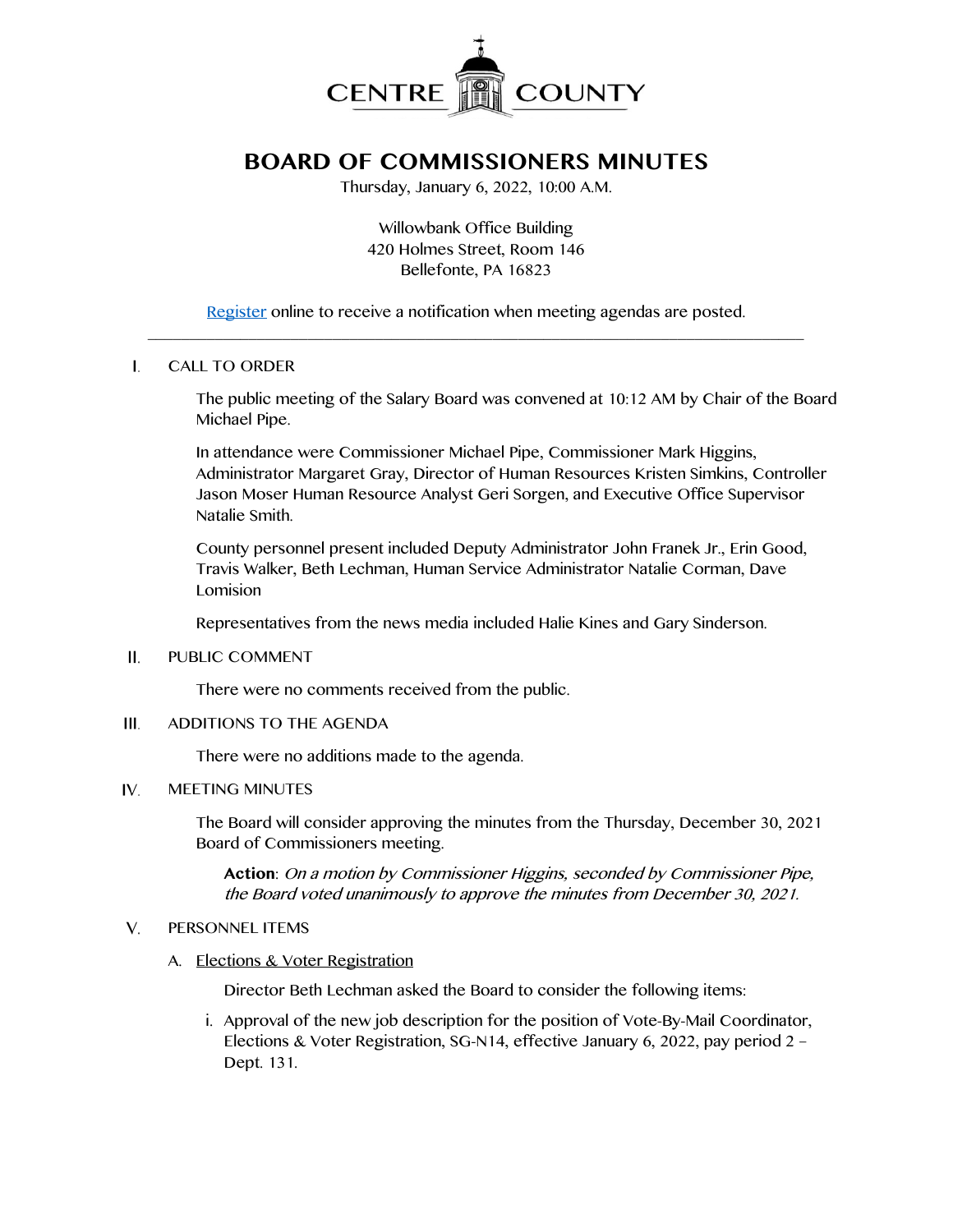## **BOARD OF COMMISSIONERS MINUTES THURSDAY, JANUARY 6, 2022 PAGE 2**

ii. Approval of the personnel requisition for full-time Vote-By-Mail Coordinator, Elections & Voter Registration, (p.c. #04, non-exempt, new with 2022 budget), at SG-N14, effective January 6, 2022, pay period 2 – Dept. 131.

**Action:** On a motion by Commissioner Higgins, seconded by Commissioner Pipe, the Board voted unanimously to approve the Elections & Voter Registration items i-ii.

B. Public Defender – Consider approval of the personnel requisition for full-time Investigator, Public Defender, (p.c. #11, non-exempt, replacing K. Hull-Schwab), at SG-N10, effective December 30, 2021, pay period 1 – Dept. 132.

**Action:** On a motion by Commissioner Higgins, seconded by Commissioner Pipe, the Board voted unanimously to approve the personnel requisition for the Public Defender.

C. Conservation District – The Board of Commissioners considered the medical leave of absence for Brandi Marks, Fiscal Technician (80), Conservation District, (p.c. #05), effective retro from January 4, 2022, pay period 2 to (estimated) January 31, 2022, pay period 4 – Dept. 822.

**Action**: On a motion by Commissioner Higgins, seconded by Commissioner Pipe, the Board voted unanimously to deny the medical leave of absence for Brandi Marks.

D. Commissioners – The Board considered approval of the personnel requisition for fulltime County Administrator, Commissioners, (p.c. #04, exempt, replacing M. Gray), at SG-S68, effective January 6, 2022, pay period 2 – Dept. 111.

Commissioner Pipe highlighted many of Margaret's notable and impactful accomplishments. Commissioner Higgins echoed his comments with appreciation for all that Margaret has brought to Centre County.

Administrator Margaret Gray said it has been a privilege and honor to work with the Board of Commissioners. She is indebted to the Board for their support and confidence during her tenure.

**Action:** On a motion by Commissioner Higgins, seconded by Commissioner Pipe, the Board voted unanimously to approve the personnel requisition for the Commissioners' Office.

- VI. REPORT ON JUDICIAL PERSONNEL ITEMS
- VII. REPORT ON ROW OFFICE PERSONNEL ITEMS
- VIII. NON-PERSONNEL ITEMS

Human Resources - Contract with GovHR USA, LLC to conduct a recruitment and selection process for the County Administrator position opening. The contract total is not to exceed \$22,000 – Dept. 114.

**Action:** On a motion by Commissioner Higgins, seconded by Commissioner Pipe, the Board voted unanimously to approve the contract with GovHR USA, LLC.

IX. COVID-19 PLANNING AND RESPONSE

COVID-19 Vaccine and Testing Policy